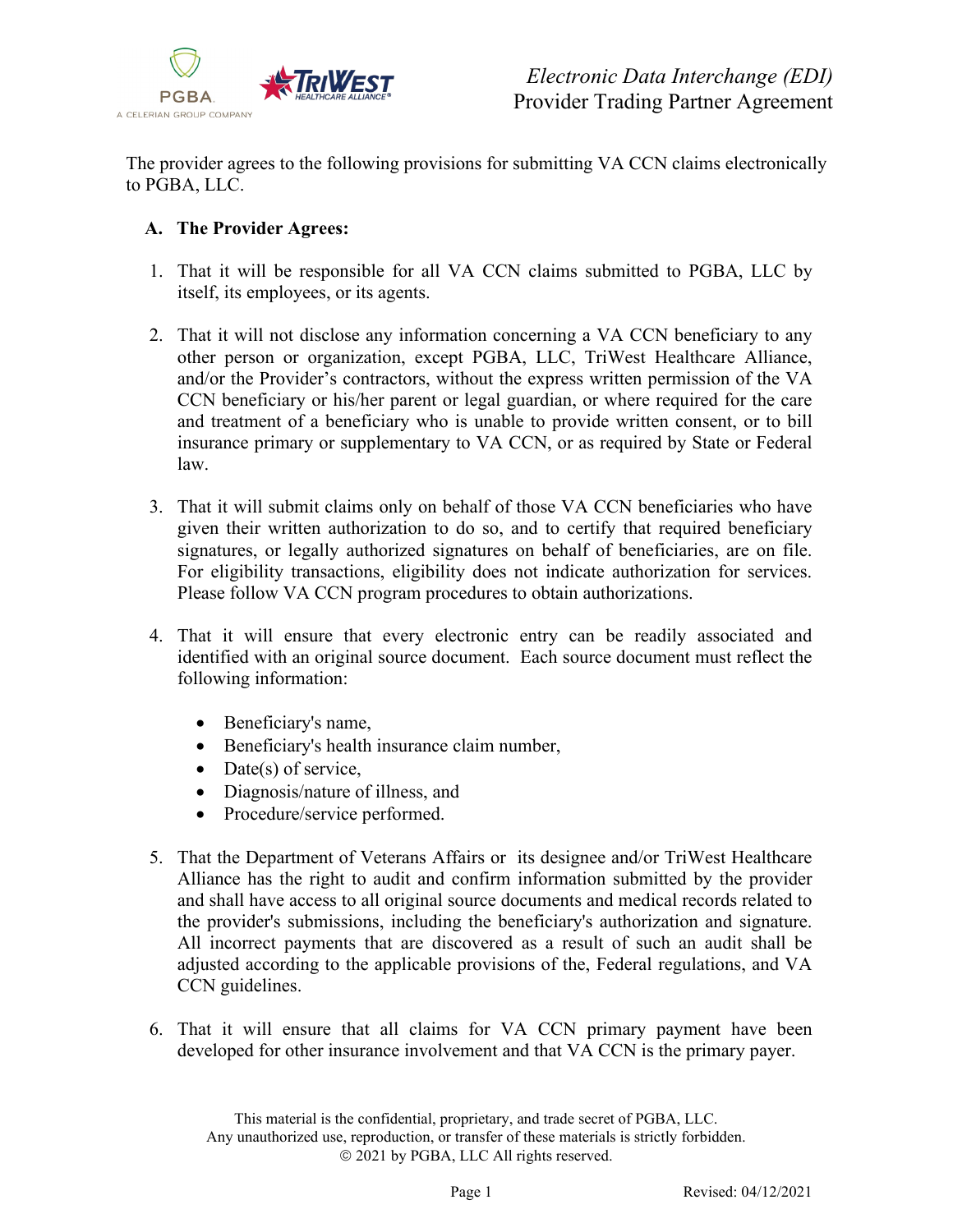

- 7. That it will submit claims that are accurate, complete, and truthful.
- 8. That it will retain all original source documentation and medical records pertaining to any such particular VA CCN claim for a reasonable period after the bill is paid.
- 9. That it will affix the PGBA, LLC assigned unique identifier number of the provider on each claim electronically transmitted to the contractor.
- 10. That the PGBA, LLC assigned unique identifier number constitutes the provider's legal electronic signature and constitutes an assurance by the provider that services were performed as billed.
- 11. That it will use sufficient security procedures to ensure that all transmissions of documents are authorized and protect all beneficiary-specific data from improper access.
- 12. That it will acknowledge that all claims will be paid from Federal funds, that the submission of such claims is a claim for payment under the VA CCN program, and that anyone who misrepresents or falsifies or causes to be misrepresented or falsified any record or other information relating to that claim that is required pursuant to this Agreement may, upon conviction, be subject to a fine and/or imprisonment under applicable Federal law.
- 13. That it will establish and maintain procedures and controls so that information concerning VA CCN beneficiaries, or any information obtained from VA CCN or its contractor, shall not be used by agents, officers, or employees of the billing service except as provided by the contractor (in accordance with S1106(a) of the Act).
- 14. That it will research and correct claim discrepancies.
- 15. That it will notify PGBA, LLC within 2 business days if any transmitted data are received in an unintelligible or garbled form.
- 16. Transmission Format. All standard transactions, as defined by Social Security Act § 1173(a) and the Transaction Rules, conducted between PGBA, LLC and Trading Partner or Business Associate, will only use code sets, data elements and formats specified by the Transaction Rules and the then current version of the PGBA, LLC Companion Guides. This section will automatically amend to comply with any final regulation or amendment to a final regulation adopted by HHS concerning the subject matter of this Section upon the effective date of the final regulation or amendment.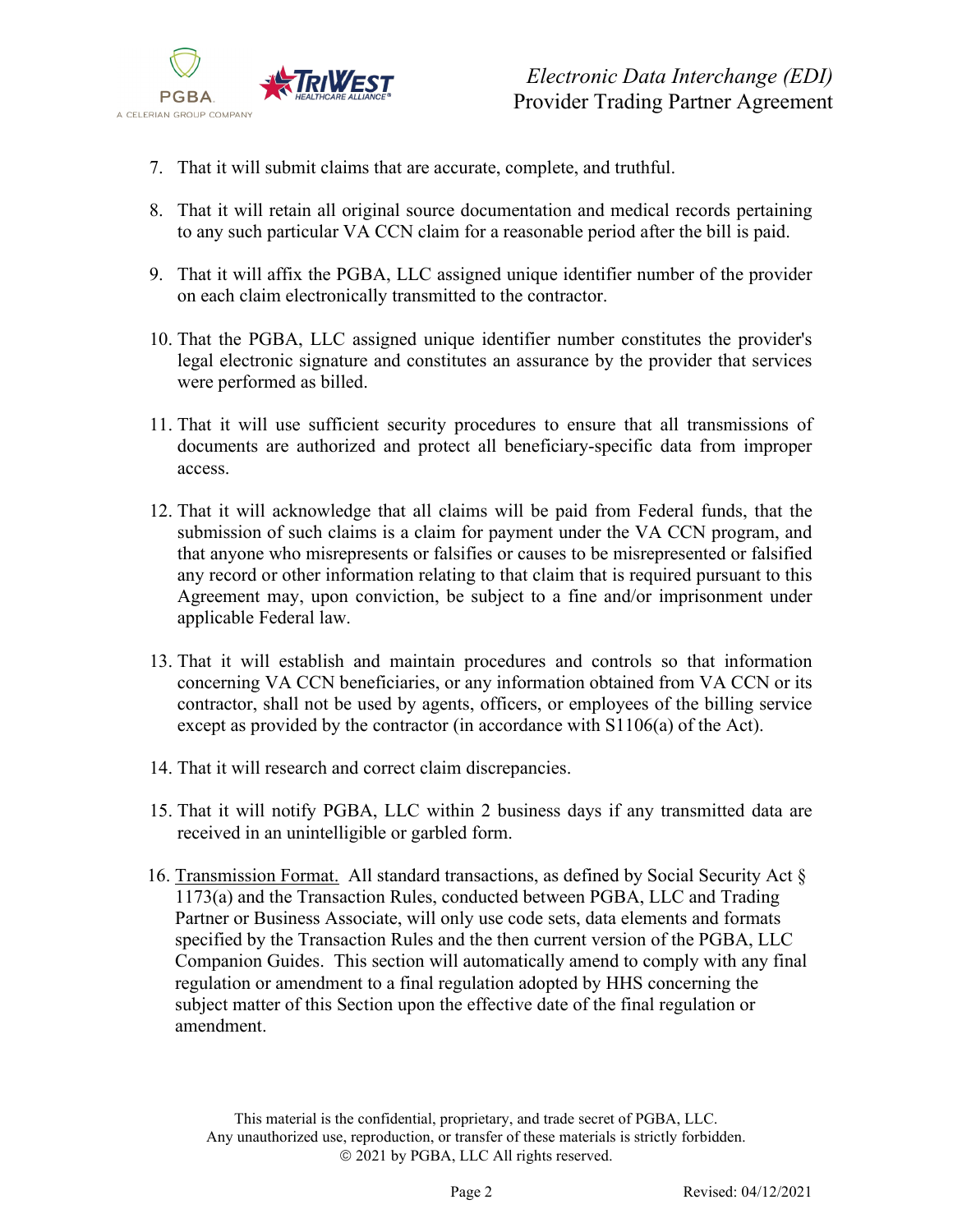

## **B. PGBA, LLC Agrees To:**

- 1. Provide an acknowledgment of claim receipt. The acknowledgment will consist of a Claims Submission Summary Report and the Error Claims Summary Report. These reports will be provided to the direct submitter of the claims files.
- 2. Affix the intermediary/carrier number, as its electronic signature, on each remittance advice sent to the provider.
- 3. Ensure that payments to providers are timely in accordance with VA CCN's policies.
- 4. Not require the provider to purchase any or all electronic services from either PGBA, LLC or from any other companyto obtain services under this Agreement.
- 5. Ensure that all VA CCN electronic billers have equal access to any services that PGBA, LLC makes available to providers or their billing services, regardless of the electronic billing technique or service they choose. PGBA, LLC will grant equal access to any services that PGBA, LLC sells directly, indirectly, or by arrangement.
- 6. Notify the provider within 2 business days if any transmitted data are received in an unintelligible or garbled form.

## **C. General**

Federal law shall govern both the interpretation of this document and the appropriate jurisdiction and venue for appealing any final decision made by the Veteran's Administration under this document.

This document shall become effective when signed by the provider. The responsibilities and obligations contained in this document will remain in effect as long as VA CCN claims are submitted to PGBA, LLC. Either party may terminate this arrangement by giving the other party (30) days written notice of its intent to terminate.

In the event that the notice is mailed, the written notice of termination shall be deemed to have been given upon the date of mailing, as by the postmark or other appropriate evidence of transmittal.